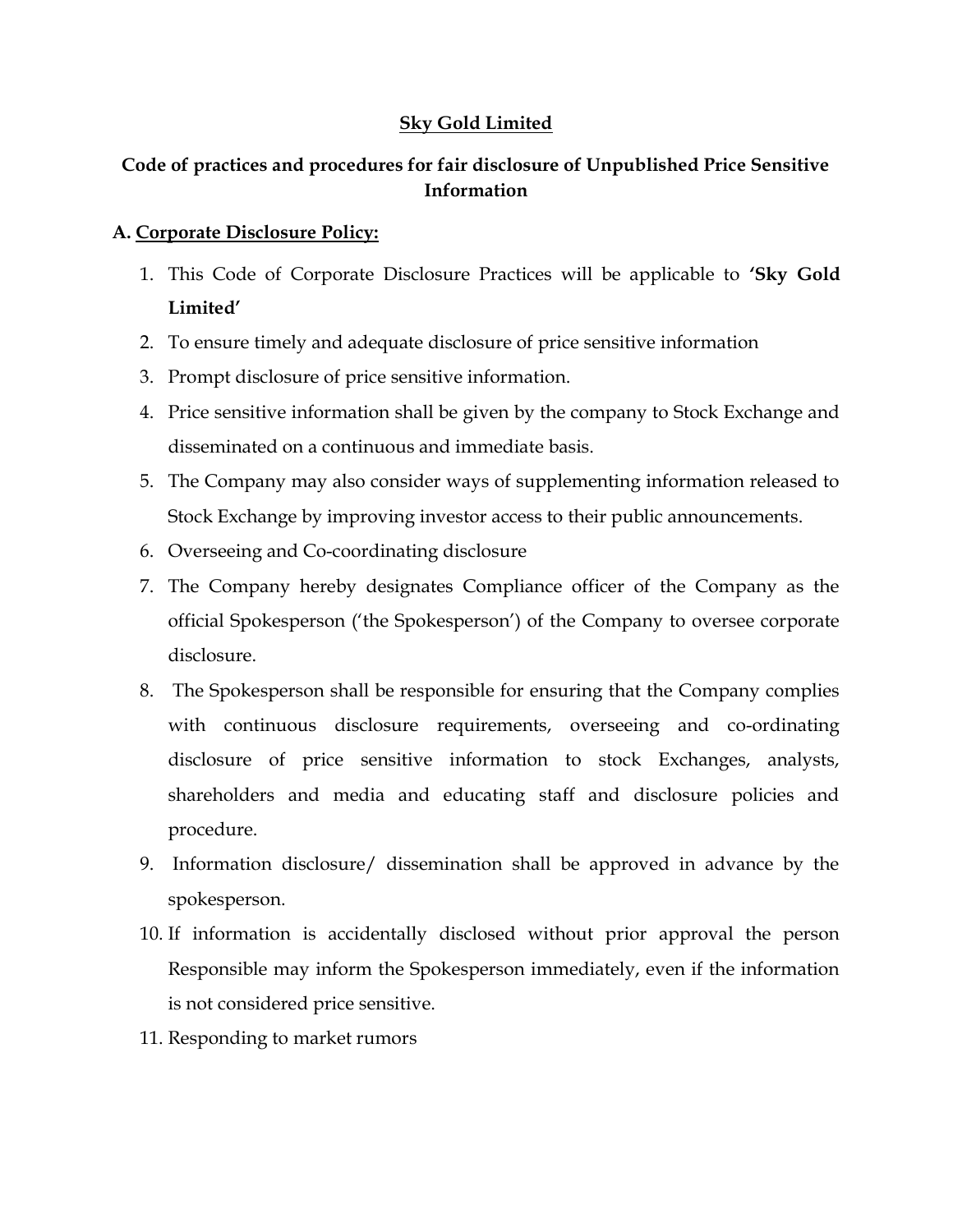- 12. The company shall have clearly laid down procedures for responding to any queries or requests for verification or denying rumors and then making the disclosure.
- 13. Timely Reporting of shareholdings/ownership and changes in ownership.
- 14. Disclosure of shareholdings/ownership by major shareholders and disclosure of changes in ownership as provided under any Regulations made under the Act and the listing agreement shall be made in a timely and adequate manner.
- 15. Disclosure/dissemination of Price Sensitive Information with special reference to Analysts, Institution Investors shall be made by the Spokesperson.

## B. The Spokesperson to follow the guidelines given hereunder while dealing with analysts and institution investors:

(i) Only Public information to be provided

The Spokesperson shall provide only public information to the analysts, research persons, large investors like institutions. Alternatively, the information given to the analyst should be simultaneously made public at the earliest

(ii) Recording of discussion

In order to avoid misquoting or misrepresentation, it is desirable that at least two Company representative as decided by the Spokesperson be present at meeting with analysts, brokers or Institutional Investors and discussion should preferably be recorded.

(iii) Handling of unanticipated question

The Spokesperson should be careful when dealing with analysts questions that raise issues outside the intended scope of discussion. Unanticipated questions may be taken in notice and a considered response given later. If the answer includes price sensitive information, a public announcement should be made before responding.

(iv) Simultaneous release of Information